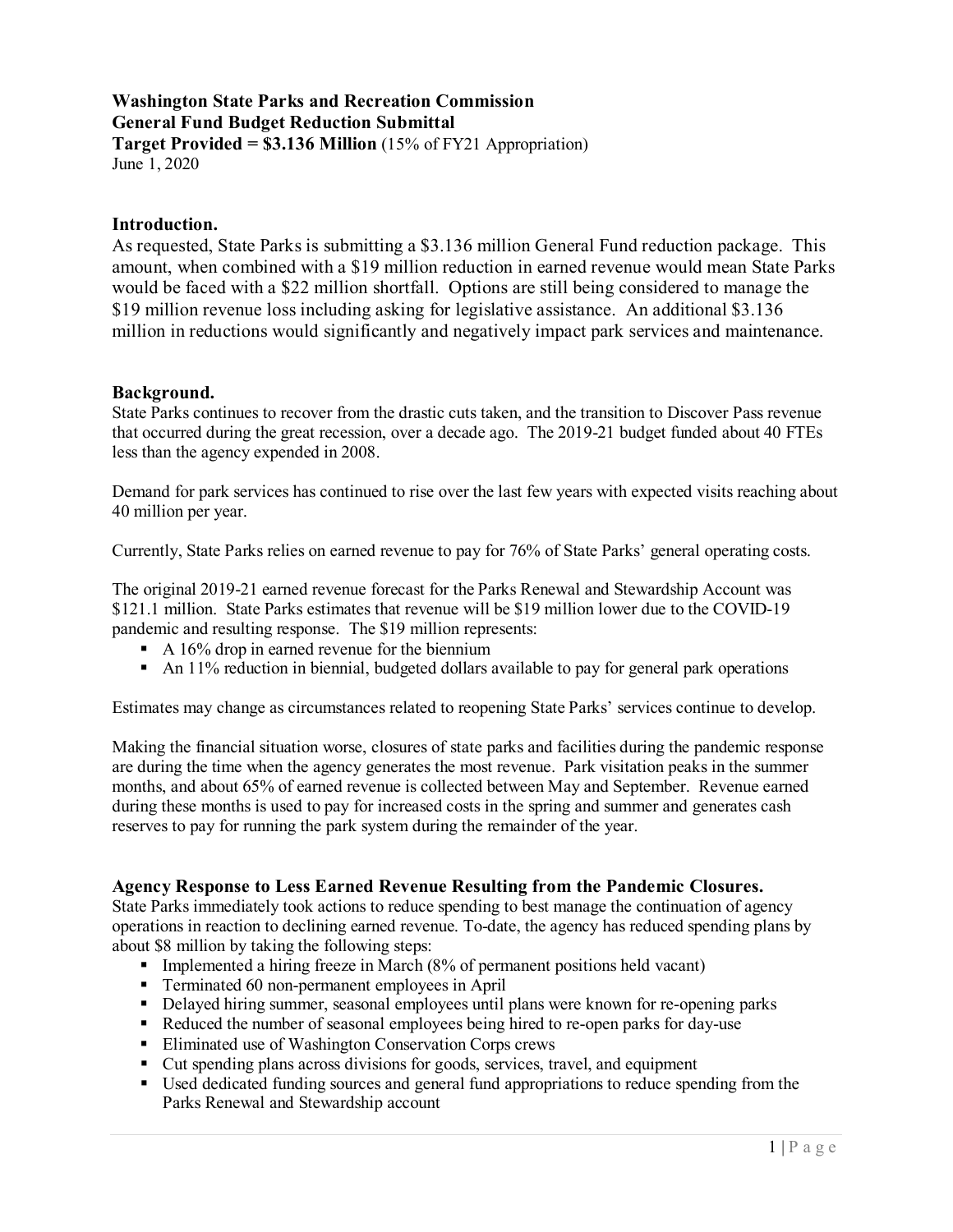These measures are up to \$11 million short of the amount needed to end the biennium with an adequate, positive fund balance in the Parks Renewal Stewardship Account (PRSA).

- The current PRSA fund balance projection is \$0 to a negative \$6 million as of June 30, 2021
- The fund balance estimate assumes no working capital reserve

Therefore, to ensure an adequate, positive fund balance to start the 2021-23 biennium, State Parks is faced with the need to find additional financial measures that total between \$5 million to \$11 million. Measures the agency is pursuing include:

- Additional spending reductions for staff and non-staff costs
- Reimbursement of unplanned, COVID-related costs
- Potential for additional tax support through legislative action

Especially challenging for State Parks is that these reductions are taking place at a time when State Parks is re-opening parks to provide recreation opportunities. Providing these park services requires adequate staffing and expenditures for supplies, materials, and other costs to ensure visitor and employee safety and a positive customer experience. Therefore, to balance reductions with opening parks, the agency is focusing on core, recreation-related mission critical work and services.

# **Chart 1. – Original earned revenue forecast by month versus revised forecast**

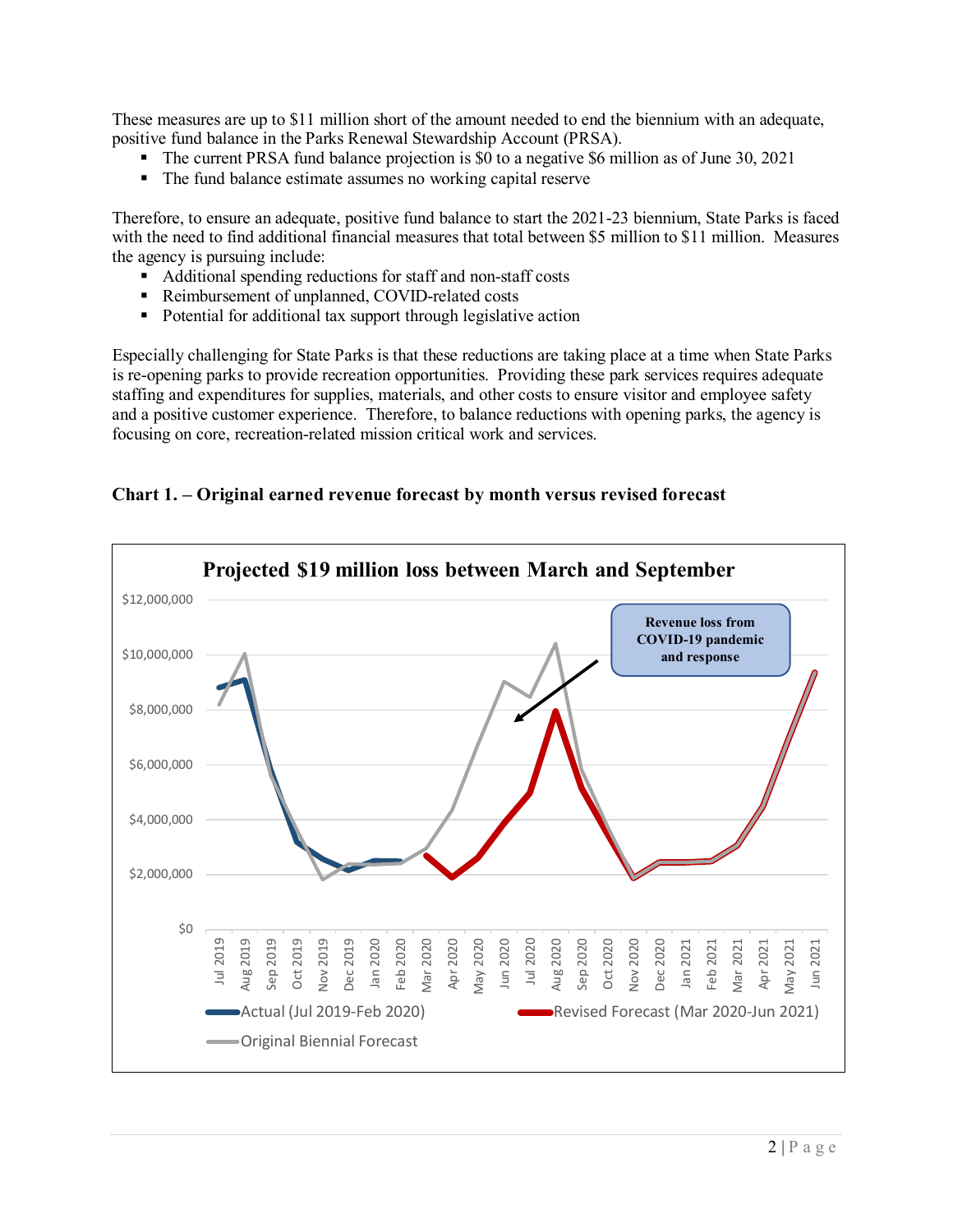



# **General Fund Reduction Target**.

State Parks along with other selected agencies is being asked to submit General Fund reduction packages that total 15% of FY21 appropriations. For State Parks this equates to \$3.136 million. This \$3.136 reduction combined with a \$19 million earned revenue shortfall would mean State Parks would be required to manage a \$22 million budget reduction.

If the General Fund appropriation is reduced, with only a couple small exceptions, about 25 or more of the agency's permanent staff would be at risk of being laid off. This would be in addition to the steps already taken – leaving about 8% of the agency's full-time positions vacant, reducing non-permanent staffing levels, and current efforts to look at further staff cost reductions.

Reducing State Parks' budget by another \$3.1 million would necessitate even more significant reductions in functions that would significantly and adversely reduce services and park maintenance. This is at a time when recreating outdoors is one of the healthier activities for people to engage in and when more resources are needed to conduct protocols needed to provide basic services and a safe environment.

# **General Fund Reduction Options: (Target Provided \$3,136,000)**

Reducing FY21 general fund appropriations would put Parks in further financial jeopardy, with only a couple minor exceptions. When preparing this submittal Parks considered the reductions already implemented (described above), and further reductions being contemplated to manage to the \$19 million in revenue loss. The agency also considered the need to keep recreation-oriented mission critical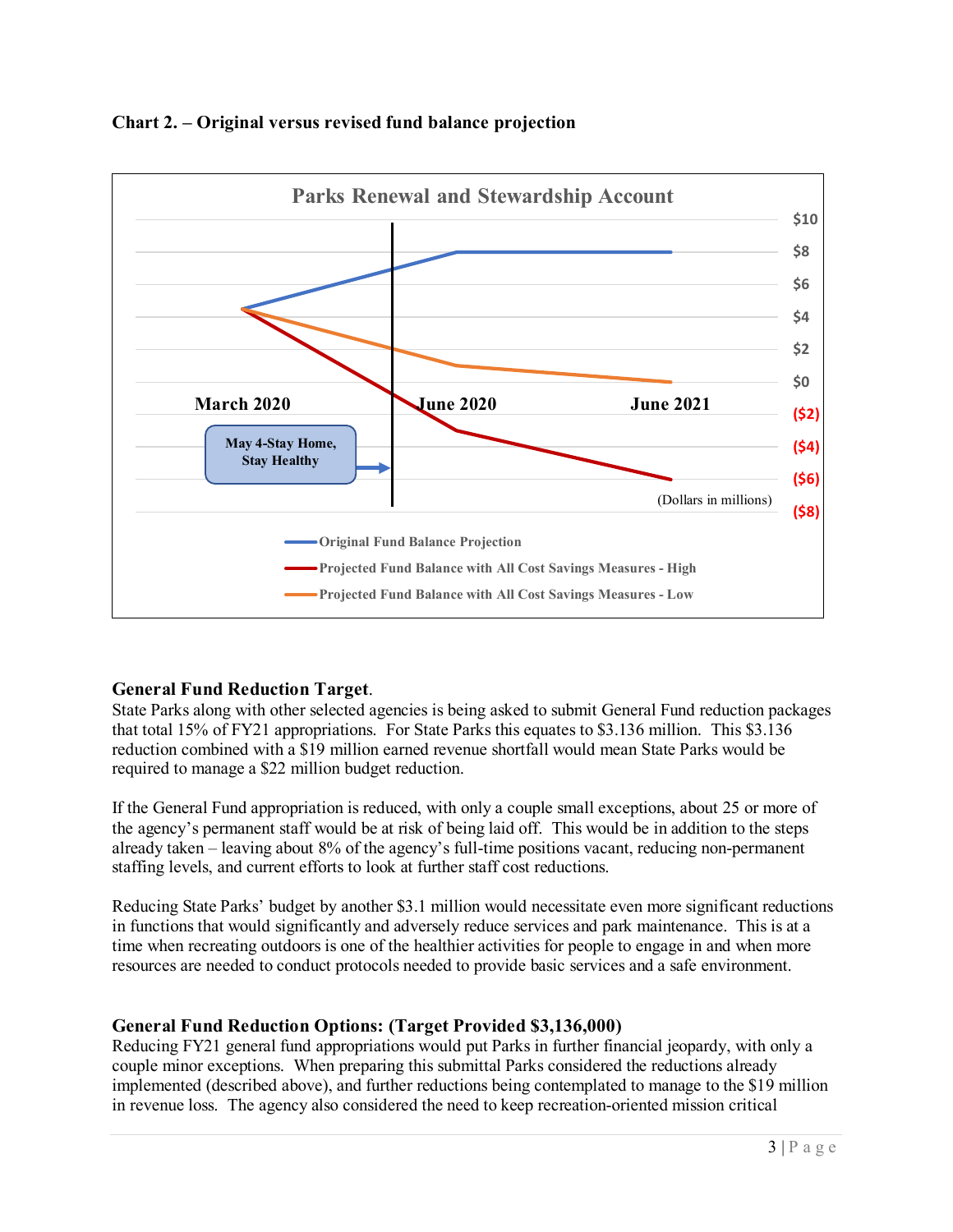functions staffed to provide customer service and law enforcement. This approach will help protect the parks while generating revenue in the short and long-term to help pay for park services. Reductions in state general fund support could result in:

- Reduced park visitation and resulting revenue
- Increased long-term costs
- Reduced capacity to protect park properties
- Reduced efforts to ensure public and employee health and safety
- $\blacksquare$  Continued deterioration of facility conditions

Attached is the State Parks submittal (Attachment 1).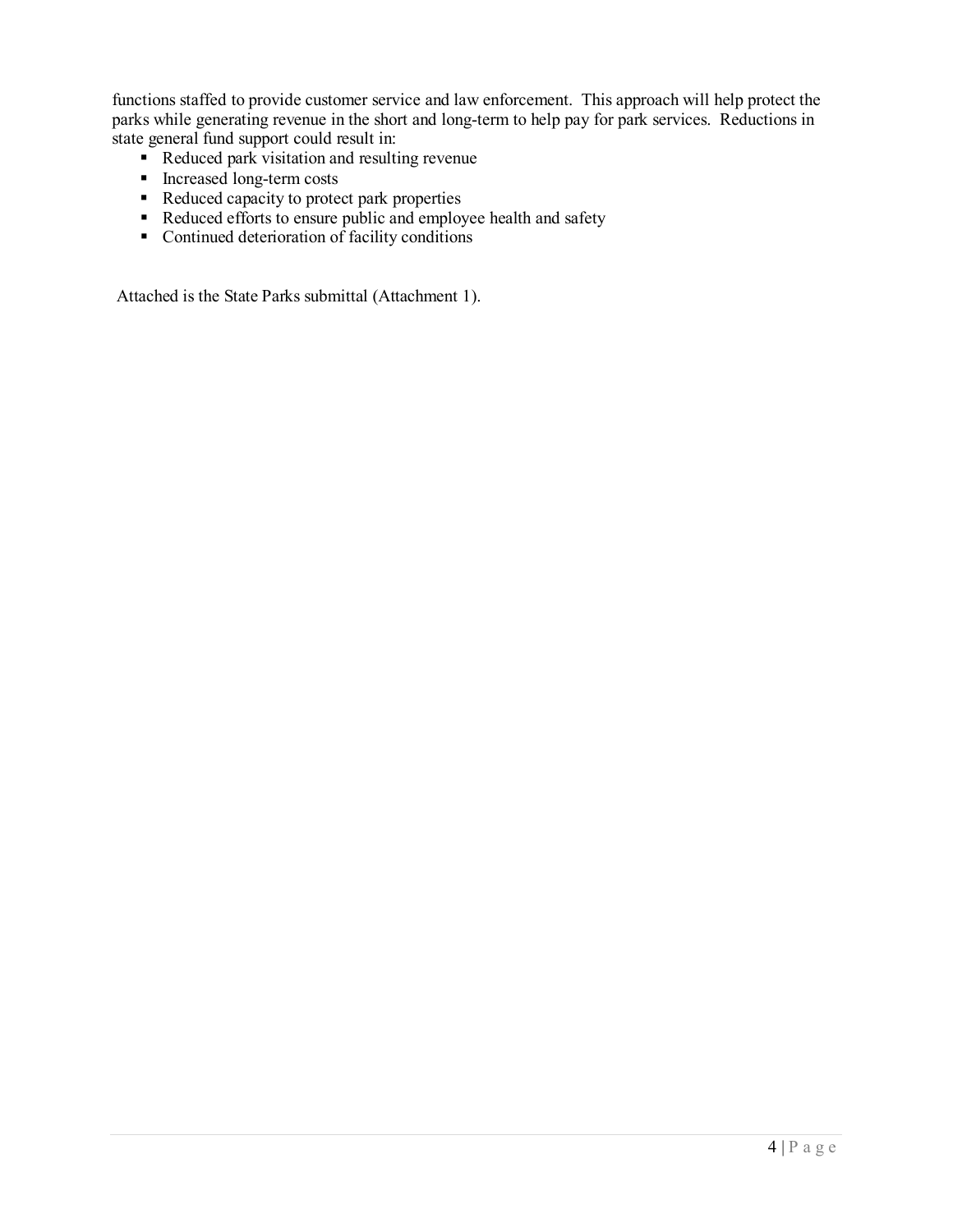## **Attachment 1**

## **General Fund Budget Savings Submittal FY21; Target Provided = \$3.136 Million**

*Dollars in Thousands*

### **Agency: State Parks and Recreation Commission**

| Change<br><b>Impacts of Reductions</b><br>Priority<br>Program/Activity<br>$1-5$<br>and<br><b>Brief Description and Rationale</b><br>H, M, L<br>(MM/YY)<br>(cite)<br>$FY20$ $FY21$<br>FY 22   FY 23   FY 20   FY 21<br><b>Other Considerations</b><br>Whale Watching<br>M<br>75<br>Program provides information to the public and<br>N/A<br>$\mathbf{1}$<br>7/20<br>No impact.<br><b>Guidelines</b><br>boaters about the plight of the Southern Resident<br>Killer Whales (Orcas). Needed materials updated in<br>FY20.<br>1.0 New program in FY21 to promote bicycle routes of<br>$\mathbf{M}$<br>$\overline{2}$<br>Scenic Bikeways<br>120<br>7/20<br>Low impact in the short<br>N/A<br>notable scenic, recreational, cultural, or historic value.<br>Program<br>term.<br>Propose 1-year delay for implementation.<br>The NW Avalanche Center forecasts avalanche<br>M<br>NW Avalanche<br>20<br>7/20<br>Potential increased danger<br>N/A<br>1<br>to the public by reduced<br>conditions. Because one of the users is the State<br>Center<br>Parks Winter Recreation program this agency is used<br>avalanche forecasting.<br>as one conduit to provide funding to this function.<br>Therefore this submittal represents 15% of the GF<br>amount provided for this function in FY21.<br>Public and Employee<br>900<br>6.0 Reduce resources for 1-year that support public and<br>7/20<br>Increased risk of property<br>N/A<br>H<br>$\overline{4}$<br>damage and personal injury.<br>Health and Safety<br>employee health and safety functions. Functions that<br>would be impacted include hazardous tree removal,<br>Non-compliance with<br>health and safety program activities, L&I claims<br>health and safety<br>management, and law enforcement program<br>requirements. Potential<br>activities. These activities support front line services.<br>increase in employee L&I<br>Reductions in these areas allow more resource to be<br>claims and higher future<br>retained in front-line service areas.<br>worker compensation costs.<br>Park Maintenance<br>13.0 Reduce funding for park maintenance and park<br>H<br>2,021<br>7/20<br>Increased maintenance<br>N/A<br>$\overline{4}$<br>business support functions. Functions negatively<br>and Park-Based<br>backlog, delays in park-<br><b>Business Planning</b><br>impacted include preventive maintenance, planning<br>based projects, potential<br>for park projects, data compilation and analysis to<br>negative revenue impacts,<br>and Support<br>inform product pricing, and support for park-based<br>and potential for negative<br>technology. Reductions in these areas would allow<br>impacts on park operations<br>more resource to be retained in front-line service<br>through longer response<br>times on system,<br>areas.<br>applications, or<br>telecommunications issues.<br>3,136<br>20.0<br><b>Totals</b> | Agency | Impact |  | $GF-S$ |  |  |  | <b>FTE Change</b> |  | Effective<br>Date | Law/Reg.        |
|-------------------------------------------------------------------------------------------------------------------------------------------------------------------------------------------------------------------------------------------------------------------------------------------------------------------------------------------------------------------------------------------------------------------------------------------------------------------------------------------------------------------------------------------------------------------------------------------------------------------------------------------------------------------------------------------------------------------------------------------------------------------------------------------------------------------------------------------------------------------------------------------------------------------------------------------------------------------------------------------------------------------------------------------------------------------------------------------------------------------------------------------------------------------------------------------------------------------------------------------------------------------------------------------------------------------------------------------------------------------------------------------------------------------------------------------------------------------------------------------------------------------------------------------------------------------------------------------------------------------------------------------------------------------------------------------------------------------------------------------------------------------------------------------------------------------------------------------------------------------------------------------------------------------------------------------------------------------------------------------------------------------------------------------------------------------------------------------------------------------------------------------------------------------------------------------------------------------------------------------------------------------------------------------------------------------------------------------------------------------------------------------------------------------------------------------------------------------------------------------------------------------------------------------------------------------------------------------------------------------------------------------------------------------------------------------------------------------------------------------------------------------------------------------------------------------------------------------------------------------------------------------|--------|--------|--|--------|--|--|--|-------------------|--|-------------------|-----------------|
|                                                                                                                                                                                                                                                                                                                                                                                                                                                                                                                                                                                                                                                                                                                                                                                                                                                                                                                                                                                                                                                                                                                                                                                                                                                                                                                                                                                                                                                                                                                                                                                                                                                                                                                                                                                                                                                                                                                                                                                                                                                                                                                                                                                                                                                                                                                                                                                                                                                                                                                                                                                                                                                                                                                                                                                                                                                                                           |        |        |  |        |  |  |  |                   |  |                   | <b>Required</b> |
|                                                                                                                                                                                                                                                                                                                                                                                                                                                                                                                                                                                                                                                                                                                                                                                                                                                                                                                                                                                                                                                                                                                                                                                                                                                                                                                                                                                                                                                                                                                                                                                                                                                                                                                                                                                                                                                                                                                                                                                                                                                                                                                                                                                                                                                                                                                                                                                                                                                                                                                                                                                                                                                                                                                                                                                                                                                                                           |        |        |  |        |  |  |  |                   |  |                   |                 |
|                                                                                                                                                                                                                                                                                                                                                                                                                                                                                                                                                                                                                                                                                                                                                                                                                                                                                                                                                                                                                                                                                                                                                                                                                                                                                                                                                                                                                                                                                                                                                                                                                                                                                                                                                                                                                                                                                                                                                                                                                                                                                                                                                                                                                                                                                                                                                                                                                                                                                                                                                                                                                                                                                                                                                                                                                                                                                           |        |        |  |        |  |  |  |                   |  |                   |                 |
|                                                                                                                                                                                                                                                                                                                                                                                                                                                                                                                                                                                                                                                                                                                                                                                                                                                                                                                                                                                                                                                                                                                                                                                                                                                                                                                                                                                                                                                                                                                                                                                                                                                                                                                                                                                                                                                                                                                                                                                                                                                                                                                                                                                                                                                                                                                                                                                                                                                                                                                                                                                                                                                                                                                                                                                                                                                                                           |        |        |  |        |  |  |  |                   |  |                   |                 |
|                                                                                                                                                                                                                                                                                                                                                                                                                                                                                                                                                                                                                                                                                                                                                                                                                                                                                                                                                                                                                                                                                                                                                                                                                                                                                                                                                                                                                                                                                                                                                                                                                                                                                                                                                                                                                                                                                                                                                                                                                                                                                                                                                                                                                                                                                                                                                                                                                                                                                                                                                                                                                                                                                                                                                                                                                                                                                           |        |        |  |        |  |  |  |                   |  |                   |                 |
|                                                                                                                                                                                                                                                                                                                                                                                                                                                                                                                                                                                                                                                                                                                                                                                                                                                                                                                                                                                                                                                                                                                                                                                                                                                                                                                                                                                                                                                                                                                                                                                                                                                                                                                                                                                                                                                                                                                                                                                                                                                                                                                                                                                                                                                                                                                                                                                                                                                                                                                                                                                                                                                                                                                                                                                                                                                                                           |        |        |  |        |  |  |  |                   |  |                   |                 |
|                                                                                                                                                                                                                                                                                                                                                                                                                                                                                                                                                                                                                                                                                                                                                                                                                                                                                                                                                                                                                                                                                                                                                                                                                                                                                                                                                                                                                                                                                                                                                                                                                                                                                                                                                                                                                                                                                                                                                                                                                                                                                                                                                                                                                                                                                                                                                                                                                                                                                                                                                                                                                                                                                                                                                                                                                                                                                           |        |        |  |        |  |  |  |                   |  |                   |                 |

### **Priority**:

 $L = Low$  priority agency activity or program  $M = Medium$  priority agency activity or program  $H = High$  priority agency activity or program

#### **Impact:**

- 
- $1 =$  Allows continuation of the program/activity at a reduced level  $2 =$  Eliminates the ability to perform program objectives  $3 =$  Eliminates agency function
- $4 =$ Long term implications (moves the problem to next biennium)  $5 =$  Short term (reduction to one time increase)